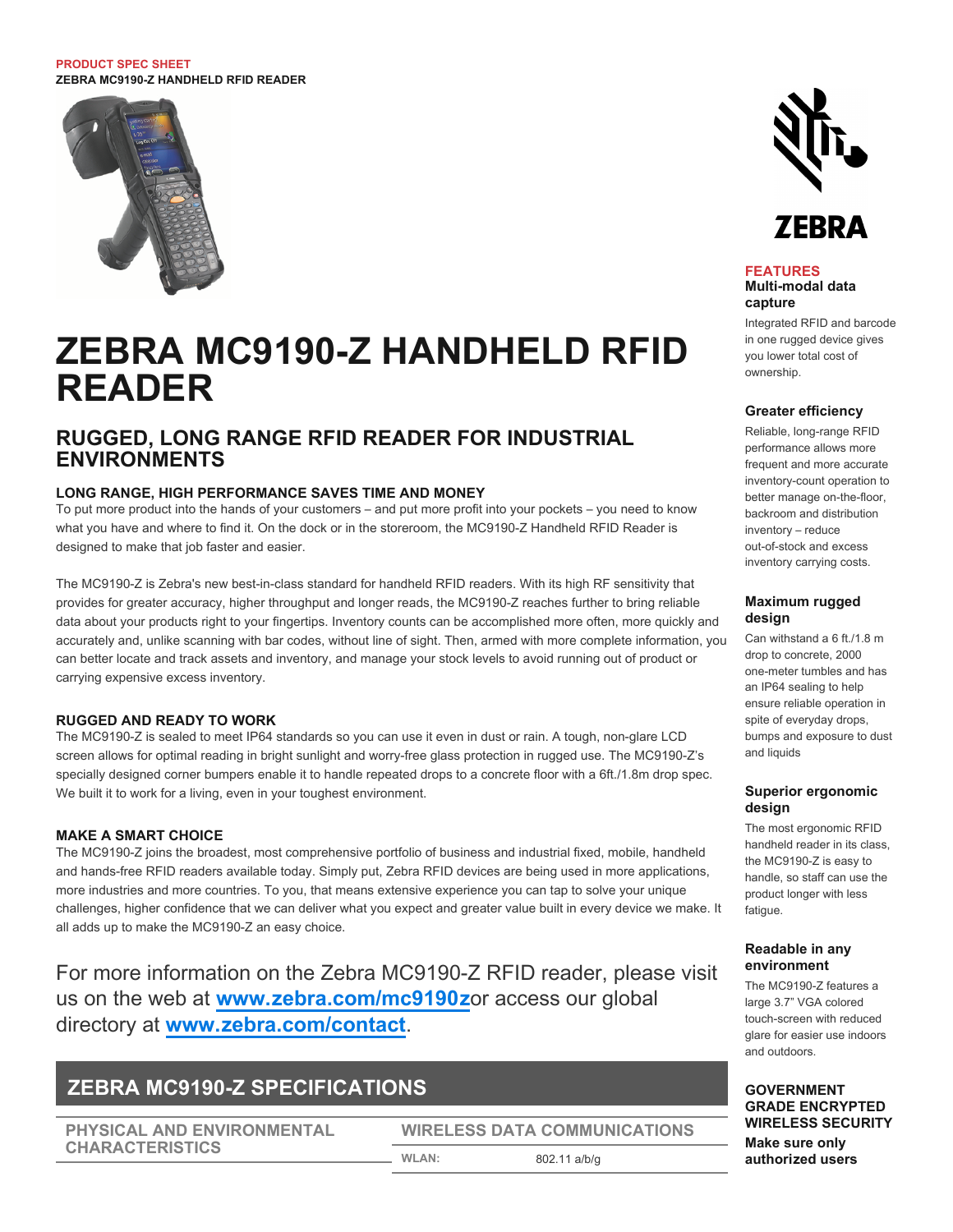| 10.75 in. L x 4.7 in. W x 7.7 in. H                                                                     | <b>Output Power:</b>                                                       | 100 mW U.S. and international                                                                                                                                           |
|---------------------------------------------------------------------------------------------------------|----------------------------------------------------------------------------|-------------------------------------------------------------------------------------------------------------------------------------------------------------------------|
| H                                                                                                       | Data Rate:                                                                 | 802.11a: up to 54 Mbps; 802.11b:<br>up to                                                                                                                               |
| 34.35 oz / 2.147 lbs (including                                                                         |                                                                            | 11 Mbps; 802.11g: up to 54 Mbps                                                                                                                                         |
| 973.8 gr / .986 kg (including<br>battery)                                                               | Antenna:                                                                   | Internal                                                                                                                                                                |
|                                                                                                         | <b>Frequency Range:</b><br>GHz; 802.11b - 2.4 GHz; 802.11g<br>$-2.4$ GHz   | All country dependent: 802.11a - 5                                                                                                                                      |
| 28, 43 and 53-key options                                                                               |                                                                            |                                                                                                                                                                         |
| 3.7 in. VGA color with digitizer and<br>backlight                                                       | Bluetooth:                                                                 | Bluetooth Version 2.1 with EDR                                                                                                                                          |
| Removable, rechargeable 7.2 volt<br>Lithium Ion 2200 mAh battery pack<br>, 15.8 watt hours              | <b>WLAN Security:</b>                                                      | WPA2 Enterprise, 802.1x;<br>EAP-TLS; TTLS (CHAP,<br>MS-CHAP, MS-CHAPv2, PAP or<br>MD5); PEAP (TLS, MSCHAPv2,<br>EAP-GTC); LEAP, EAP-FAST (<br>TLS, MS-CHAPv2, EAP-GTC), |
|                                                                                                         | WPA2/AES, CCX v4, FIPS 140-2<br>and IPv6                                   |                                                                                                                                                                         |
| Marvell PXA320 processor at 806<br><b>MHz</b>                                                           |                                                                            |                                                                                                                                                                         |
| Microsoft Windows Mobile 6.5                                                                            | PERIPHERALS AND ACCESSORIES                                                |                                                                                                                                                                         |
| 256 MB/1 GB                                                                                             | Cradles:                                                                   | Single-slot serial/USB, 4-slot<br>Ethernet, 4-slot charge only                                                                                                          |
| Up to 32 GB SD/MMC card                                                                                 | Printers:<br>approved printers and cables                                  | Supports extensive line of Zebra                                                                                                                                        |
| Application<br>PSDK, DCP and SMDK available<br>Development:<br>through Zebra Developer Zone<br>Web site |                                                                            |                                                                                                                                                                         |
|                                                                                                         | Charger:                                                                   | 4-Slot universal battery charger                                                                                                                                        |
| SE960: 1-D Laser,<br>SE1524-ER: 1-D Extended Range,<br>SE4500: 2-D Imager<br>SE4500-HD: 1-D/2-D DPM     | <b>Other Accessories:</b>                                                  | Cable adapter module; snap-on<br>magnetic stripe reader; modem<br>module; full set of cables; Zebra<br>approved CAC Reader for<br>government applications               |
|                                                                                                         | 27.3 cm L x 11.9 cm W x 19.5 cm<br>battery)<br>PERFORMANCE CHARACTERISTICS |                                                                                                                                                                         |

# **access your devices, your data and your network with Zebra MAX Secure**

Wired-line grade security without impacting wireless performance: native FIPS 140-2 Level 1 certification; support for all the latest encryption and authentication protocols; compatibility with Zebra's Mobile Security Suite for device-level protection and compatibility with Zebra's Mobile Virtual Private Networks (MVPNs)

# **Common access card (CAC) capable**

Optional accessories to support authentication for government applications

# **USER ENVIRONMENT**

| UJEN EN VINUNIVIEN I                                                                                                                                          |                                                                                                           | <b>REGULATORY</b>                                                                                                                                     |                                                                                                                                                                              |
|---------------------------------------------------------------------------------------------------------------------------------------------------------------|-----------------------------------------------------------------------------------------------------------|-------------------------------------------------------------------------------------------------------------------------------------------------------|------------------------------------------------------------------------------------------------------------------------------------------------------------------------------|
| <b>Operating Temp.:</b>                                                                                                                                       | -4° F to 122° F/-20° C to 50° C                                                                           | General:<br><b>Electrical Safety:</b>                                                                                                                 | Approved for use in the US,<br>Canada, Europe, Asia/Pacific,<br>Latin America. Middle East <sup>3</sup><br>Certified to UL60950-1, CSA C22.2<br>No. 60950-1, IEC 60950-1, EN |
| <b>Charging Temp.:</b>                                                                                                                                        | 32° F to 104° F/0° C to 40° C                                                                             |                                                                                                                                                       |                                                                                                                                                                              |
| Storage Temp.:                                                                                                                                                | -40 $^{\circ}$ F to 158 $^{\circ}$ F/-40 $^{\circ}$ C to 70 $^{\circ}$ C                                  |                                                                                                                                                       |                                                                                                                                                                              |
| Humidity:                                                                                                                                                     | 5% to 95% non-condensing                                                                                  |                                                                                                                                                       |                                                                                                                                                                              |
| Drop Spec:                                                                                                                                                    | Multiple drops to concrete: 6 ft./1.8                                                                     | 60950-1                                                                                                                                               |                                                                                                                                                                              |
|                                                                                                                                                               | m across the operating<br>temperature range                                                               | EMI/RFI:<br>USA: FCC Part 15<br>Canada: ICES 003 Class B<br>EU: EN 301 489-3, EN 301 489-1,<br>EN 301 489-17, EN 302-208,<br>EN55022 Class B, EN55024 |                                                                                                                                                                              |
| Tumble:                                                                                                                                                       | 2.000 one-meter tumbles at room<br>temperature (4,000 hits)                                               |                                                                                                                                                       |                                                                                                                                                                              |
| Environmental<br>Sealing:                                                                                                                                     | IP64 (electronic enclosure, display<br>and keypad)                                                        | Laser Safety:                                                                                                                                         | IEC Class2/FDA Class II in<br>accordance with IEC60825-1/                                                                                                                    |
| Electrostatic                                                                                                                                                 | +/-15kVdc air discharge; +/-8kVdc<br>Discharge (ESD):<br>direct discharge: +/-8kVdc indirect<br>discharge |                                                                                                                                                       | EN60825-1, 21CFR1040.10                                                                                                                                                      |
|                                                                                                                                                               |                                                                                                           | <b>RF Hazard and</b><br>Human Exposure:                                                                                                               | US - FCC OET Bulletin 65<br>Supplement 'C'<br>Canada - RSS-102 and RSS210<br>EU - EN 62311, EN62479, EN<br>50364                                                             |
| MIL-STD 810F:                                                                                                                                                 | Meets and exceeds applicable<br>MIL-STD 810F for drop, tumble<br>and sealing                              |                                                                                                                                                       |                                                                                                                                                                              |
| <b>Ambient Lighting</b><br>Tolerant to typical artificial indoor<br>Tolerance:<br>and natural outdoor (direct sunlight<br>) lighting conditions. Fluorescent, |                                                                                                           |                                                                                                                                                       |                                                                                                                                                                              |
|                                                                                                                                                               |                                                                                                           | WARRANTY                                                                                                                                              |                                                                                                                                                                              |
|                                                                                                                                                               |                                                                                                           |                                                                                                                                                       |                                                                                                                                                                              |